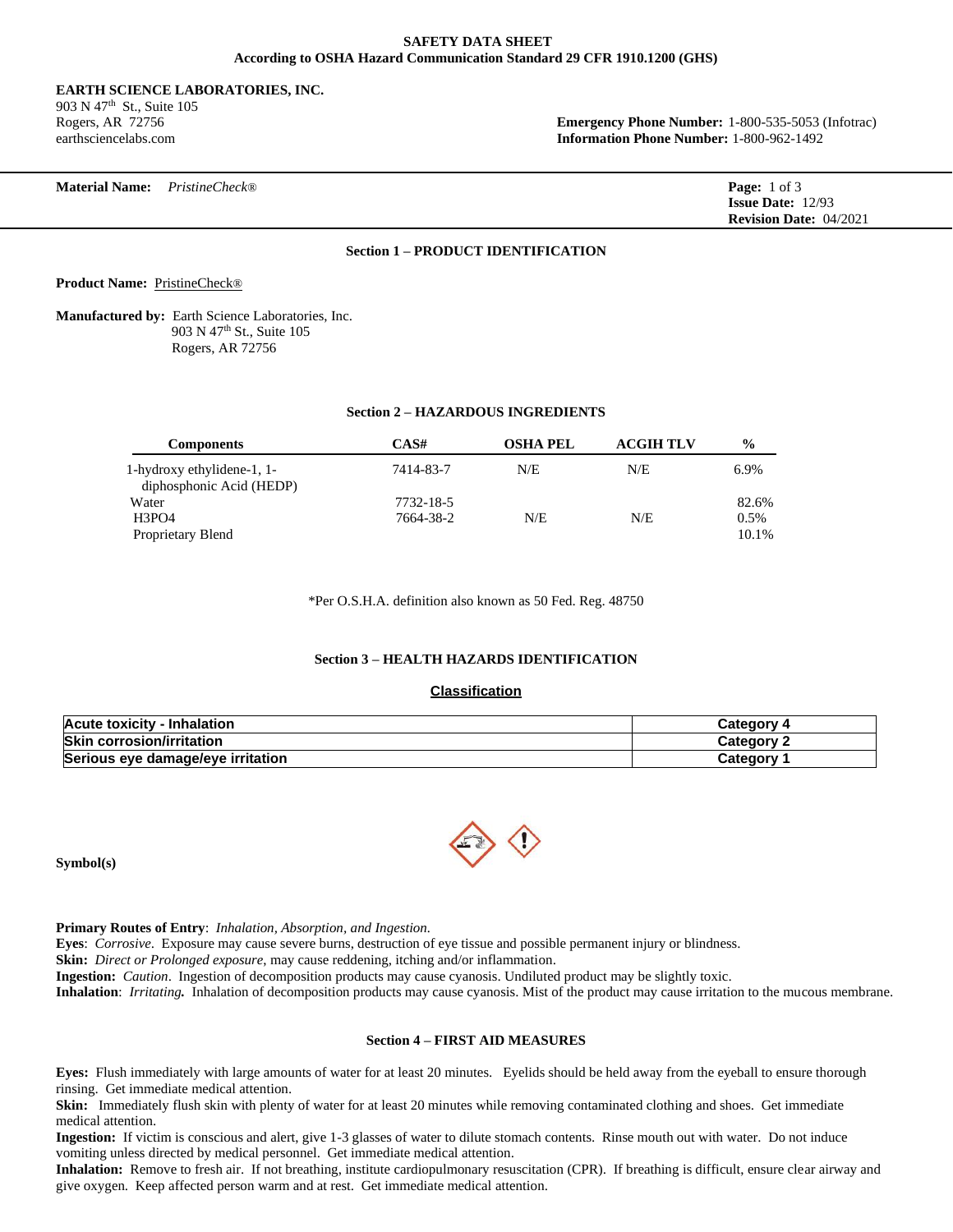#### **Section 5 – FIRE AND EXPLOSION HAZARDS**

| <b>Flash Point: N/E</b>                                                                                                                                                                                          | UFL: N/E | LFL: N/E |  |
|------------------------------------------------------------------------------------------------------------------------------------------------------------------------------------------------------------------|----------|----------|--|
| <b>General Fire Hazards:</b> Water applied directly could result in spattering of low PH solution.<br>Hazardous Combustion Products: Products of combustion may be toxic, may also produce oxides of phosphorus. |          |          |  |
| Fire Fighting Equipment/Instructions: Firefighters must wear MSHA/NIOSH approved positive pressure breathing apparatus (SCBA) with full                                                                          |          |          |  |
| face mask and full protective equipment.                                                                                                                                                                         |          |          |  |

| <b>NFPA Ratings:</b>     | <b>Fire:</b> 0 | <b>Health: 2</b> | <b>Reactivity:</b> 1 | Other: X                    |
|--------------------------|----------------|------------------|----------------------|-----------------------------|
| <b>HMIS III Ratings:</b> | <b>Fire:</b> 0 | <b>Health:</b> 2 | <b>Reactivity:</b> 1 | <b>Personal Protection:</b> |

#### **Section 6 – ACCIDENTAL RELEASE MEASURES**

**Containment Procedures:** Dike and contain spill with inert material (sand, earth, ect.). **Clean-Up Procedures:** Transfer solids and liquids into separate containers for recovery or disposal. Flush area completely with water. **Evacuation Procedures:** Keep unnecessary people away; isolate hazard area and deny entry. Stay upwind. **Special Instructions:** Notify local authorities and the National Response Center, if required.

#### **Section 7 – HANDLING AND STORAGE**

**Procedures for Handling:** Avoid contact with strong oxidizers. Do not use with materials or equipment sensitive to corrosive solutions. **Recommended Storage Methods: Keep out of reach of children.** Keep containers close until used.Avoid storage in excessive heat; expansion of container may occur creating spillage. Do not store in galvanized or nylon equipment.

### **Section 8 – PERSONAL PROTECTION**

**Respiratory Protection:** Ventilation and other forms of engineering controls are the preferred means for controlling exposures. A NIOSH/ MSHA approved air-purifying respirator with an appropriate acid gas cartridge or canister may be appropriate under certain circumstances where airborne concentrations are expected to exceed exposure limits.

**Protective Gloves:** Use appropriate chemical gloves that are in usable order.

**Other Protective Clothing or Equipment:** Eye and face protection is necessary, long sleeved shirts, long pants, socks and shoes. **Work/Hygienic Practices:** Use good personal hygiene. Body shower for prolonged skin contact.

### **Section 9 – PHYSICAL & CHEMICAL PROPERTIES**

| <b>Appearance:</b> Clear colorless liquid                  | <b>Odor:</b> N/D                                          |
|------------------------------------------------------------|-----------------------------------------------------------|
| <b>Physical State:</b> Liquid                              | Vapor Density (Air=1): $N/A$                              |
| $pH 1\% (v/v): 2.1 + (-0.05$                               | <b>Evaporation Rate: N/A</b>                              |
| <b>Vapor Pressure: N/A</b>                                 | <b>Solubility in Water: Complete</b>                      |
| <b>Boiling Point:</b> $101 \text{ C at } 76 \text{ mm Hg}$ | <b>Specific Gravity (H<sub>2</sub>0=1):</b> 1.07 +/- 0.01 |
| <b>Melting Point: 28 F</b>                                 |                                                           |

### **Section 10 – REACTIVITY INFORMATION**

**Chemical Stability:** Stable.

**Conditions to Avoid:** Avoid mixing with other chemicals. Avoid temperatures above 190 C

**Incompatibility:** Incompatible with strong bases and strong reducing agents, especially at acid pH. Dilute before combining with oxidizers Such as hypochlorite, chromate, etc..

**Hazardous Decomposition Products:** May produce toxic vapors and/or fumes (oxides of carbon, oxides of phosphorus or phosphines. **Hazardous Polymerization:** Will not occur.

## **Section 11 - TOXICOLOGICAL INFORMATION**

**Acute Toxicity / Chronic Toxicity:** Continued overexposure to this solution may cause systemic toxicity and/or may aggravate pre-exiting anemia. **Carcinogenicity:** N/A

**Signs and Symptoms of Exposure:** Overexposure may cause the following specific symptoms, depending on the concentration and duration of exposure: irritation of skin and/or eyes.